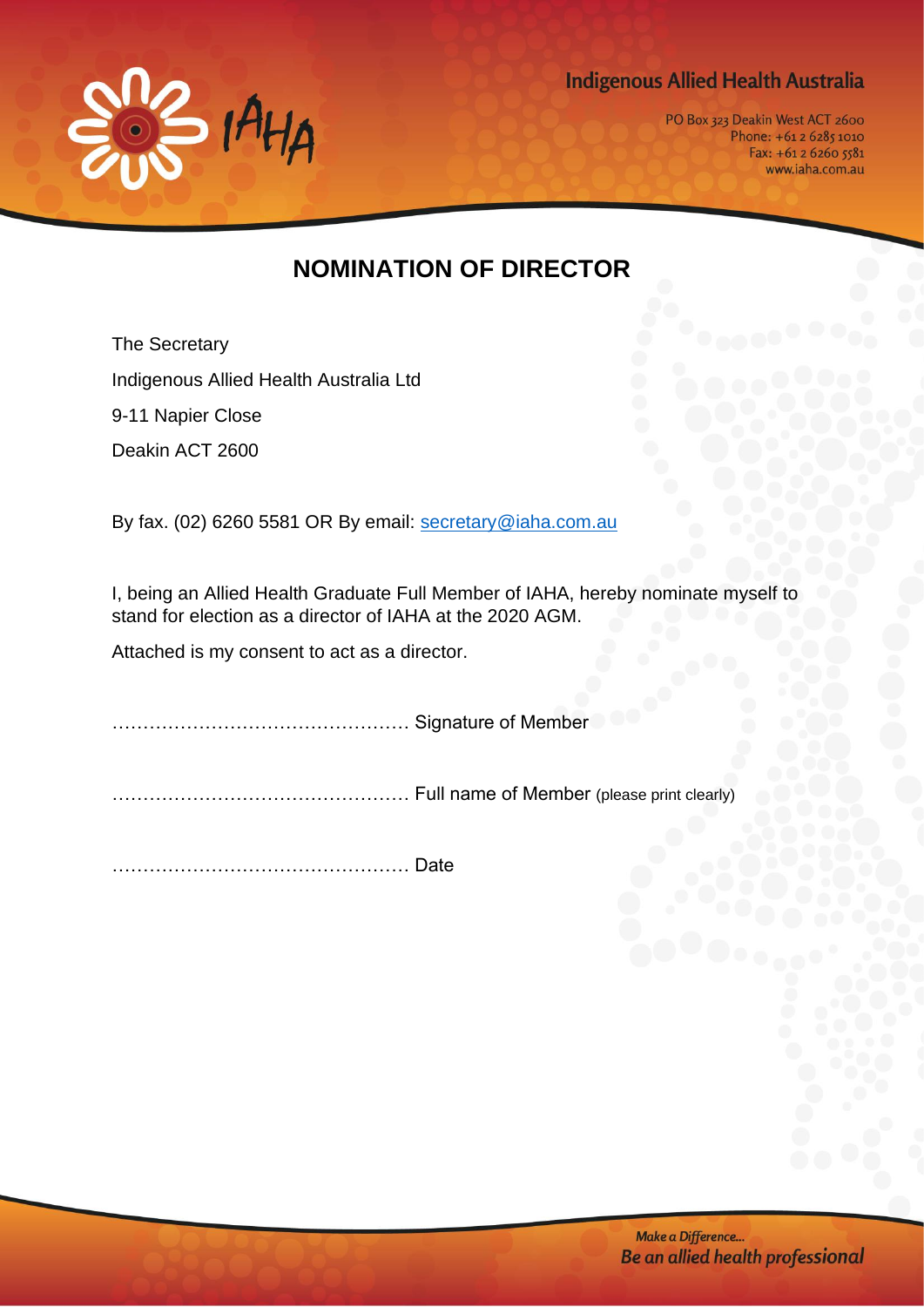



PO Box 323 Deakin West ACT 2600 Phone: +61 2 6285 1010 Fax: +61 2 6260 5581 www.iaha.com.au

## **CONSENT TO BECOME A DIRECTOR OF A COMPANY**

The candidate specified below (Candidate) consents to become a director of Indigenous Allied Health Australia Ltd ABN 42 680 384 985 (Company). For the purposes of the Corporations Act 2001 (Cth), the personal details of the Candidate are:

| Given and family names: ___                      |  |
|--------------------------------------------------|--|
|                                                  |  |
| Former given and family names (if any): ____     |  |
| Date of birth:                                   |  |
|                                                  |  |
| Place of birth (town or city / state / country): |  |

\_\_\_\_\_\_\_\_\_\_\_\_\_\_\_\_\_\_\_\_\_\_\_\_\_\_\_\_\_\_\_\_\_\_\_\_\_\_\_\_\_\_\_\_\_\_\_\_\_\_\_\_\_\_\_\_\_\_\_\_\_\_\_\_\_\_\_

\_\_\_\_\_\_\_\_\_\_\_\_\_\_\_\_\_\_\_\_\_\_\_\_\_\_\_\_\_\_\_\_\_\_\_\_\_\_\_\_\_\_\_\_\_\_\_\_\_\_\_\_\_\_\_\_\_\_\_\_\_\_\_\_\_\_\_

Residential or alternative address (refer to notes 1 and 2):

## **Disclosure:**

In providing my consent, I declare that I: (please tick below)

- □ Am not bankrupt or an insolvent under administration:
- □ Am not disqualified from:
	- managing a corporation under the Corporations Act 2001 (Cth);
	- being a responsible person by the ACNC Commissioner, within the previous 12 months; or
	- managing an Indigenous corporation under the Corporations (Aboriginal and Torres Strait Islander) Act 2006 (Cth);

 $\Box$  Understand what it means to be disqualified.